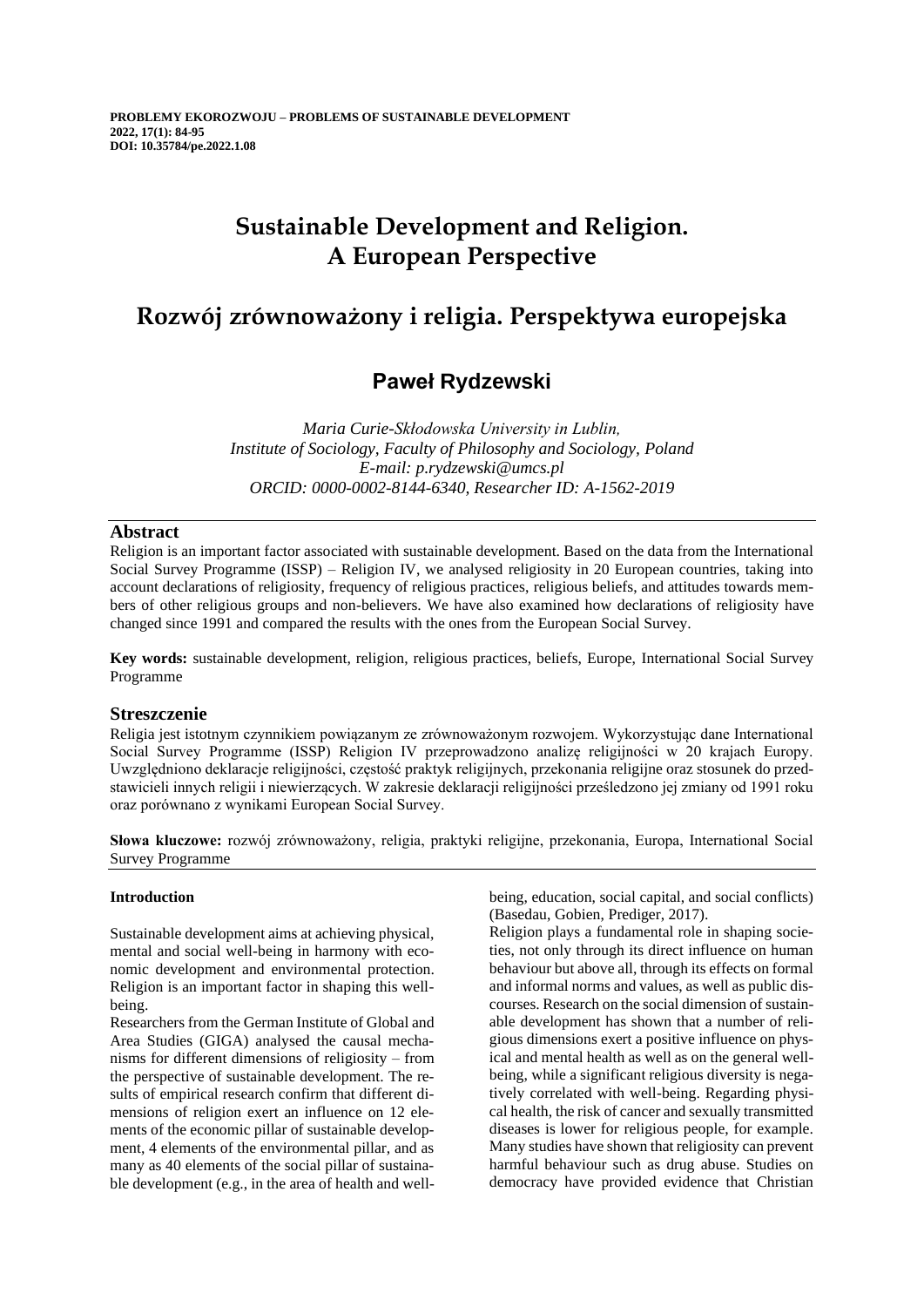and Hindu countries are, on average, more democratic and better governed than Muslim or Orthodox Christian countries (it remains unclear, though, whether this is due to the predominant religious tradition, the level of secularization or some other factors). As far as conflict is concerned, most researchers agree that the dominance of one religious group and parallel ethnic and religious cleavages increase the risk of conflict (Basedau, Gobien, Prediger, 2017). Moreover, religion is often perceived as the main cause of conflict, both within societies and internationally. On the other hand, the influence of religion on promoting peace-building is also emphasized (Silvestri, Mayall, 2015).

For these reasons, it is crucial to study religiosity- in this case the religiosity of Europeans. The article attempts to examine religiosity in contemporary Europe based on the International Social Survey Programme (ISSP) research carried out as part of the Religion IV module. The aim is to answer the following research questions: (1) how often do Europeans declare that they are religious and have these declarations changed over time? (2) how often do Europeans engage in religious practices? (3) how common are religious beliefs? (4) how frequent are negative attitudes towards members of other religions? These questions are asked in the context of international comparisons. The surveys were conducted in: Austria, Bulgaria, Croatia, Czech Republic, Denmark, Finland, France, Spain, Iceland, Lithuania, Germany, Norway, Russia, Slovakia, Slovenia, Switzerland, Sweden, Hungary, Great Britain, and Italy. Although the study does not cover all European countries, almost all areas of Europe are rep $resented<sup>1</sup>$ .

## **Methodology**

The International Social Survey Programme is an international research programme aimed at regular measurement of variables covering a broad scope of social life throughout the world. The ISSP surveys are repeated every couple of years (starting from 1985), which allows for observing changes in the measured phenomena. The ISSP has a modular structure, with each module devoted to a particular topic (e.g., religion, environment, social networks, perception of the role of government, etc.). Currently, it includes 11 modules, within which 34 studies have been carried out (another 4 are still being  $developed)^2$ .

The ISSP Religion IV survey  $(2018)^3$  was conducted in 33 countries around the world, including 20 countries in Europe. Overall, the European sample consisted of 27,284 respondents (around 1,350 from each country, on average). The samples were selected randomly (simple random sampling, systematic sampling and proportionate stratified sampling). Various research techniques were used to collect the data: face-to-face interviews (computer-assisted and traditional questionnaire interviews), indirect (telephone) interviews and survey questionnaires (both paper and online)<sup>4</sup>.

The issue of religion and religiosity was also addressed in other surveys that covered all or most European countries. These include in particular: the Euro-barometer Survey (2010 and 2019) and the Pew Research Poll (2015). Single variables concerning religion were also used in the Gallup Survey (2007, 2008, 2009) and in the European Social Survey (2019/2020 and earlier).

However, the Euro-barometer Survey included only 4 questions about religion (affiliation to a religion or faith, self-declaration of religiosity, frequency of religious practices and frequency of praying). Consequently, these data are not sufficient for conducting more in-depth analyses, although they can be useful for observing major trends. When it comes to the Pew Research Poll, only one survey dealt with religiosity in Europe. Since it contained many variables, it could potentially enable conducting an in-depth analysis. However, this study covered only Central and Eastern Europe. The Gallup Survey contained only one question on religiosity. Hence, the International Social Survey Programme (ISSP) with its module on religion seems to be the most promising research programme for cross-European comparative studies that would include many variables. What is more, the ISSP surveys on religion were carried out four times (in 1991, 1998, 2008 and 2018), which enables us to observe some trends in religiosity. The drawback is that different countries participated in the surveys in different years (for details, see Table 1).

It is pointed out that pan-European research should take into account the religious map of Europe. The European continent can be divided into four main areas of religious influence: (1) the Catholic Church is the main religious influence in central and southern parts of Europe (Portugal, Spain, France, Belgium, central and southern part of Ireland, Italy, Malta, South Switzerland, Germany, Austria, Hungary, Croatia, Slovenia, Czech Republic, Slovakia, Poland, Lithuania, part of the Netherlands, Latvia, and Ukraine); (2) Protestantism is the main religious influence in central and northern areas (Iceland, England and Northern Ireland, Central and Northern Switzerland, Germany, Denmark, Norway, Sweden, Finland, Estonia, Latvia, part of Hungary, the Netherlands, and Belarus); (3) the Greek and Russian Or-

<sup>1</sup>Data from the 2018 surveys released in autumn 2020.

<sup>2</sup>More information on the ISSP can be found at: http://w.issp.org/menu-top/home/.

<sup>3</sup> ISSP Research Group. International Social Survey Programme: Religion IV – ISSP 2018. *GESIS Data Archive, ZA7570 Data file Version 2.0.0,* Cologne 2020. 4For more details, see: https://search.gesis.org/research\_data/ZA7570.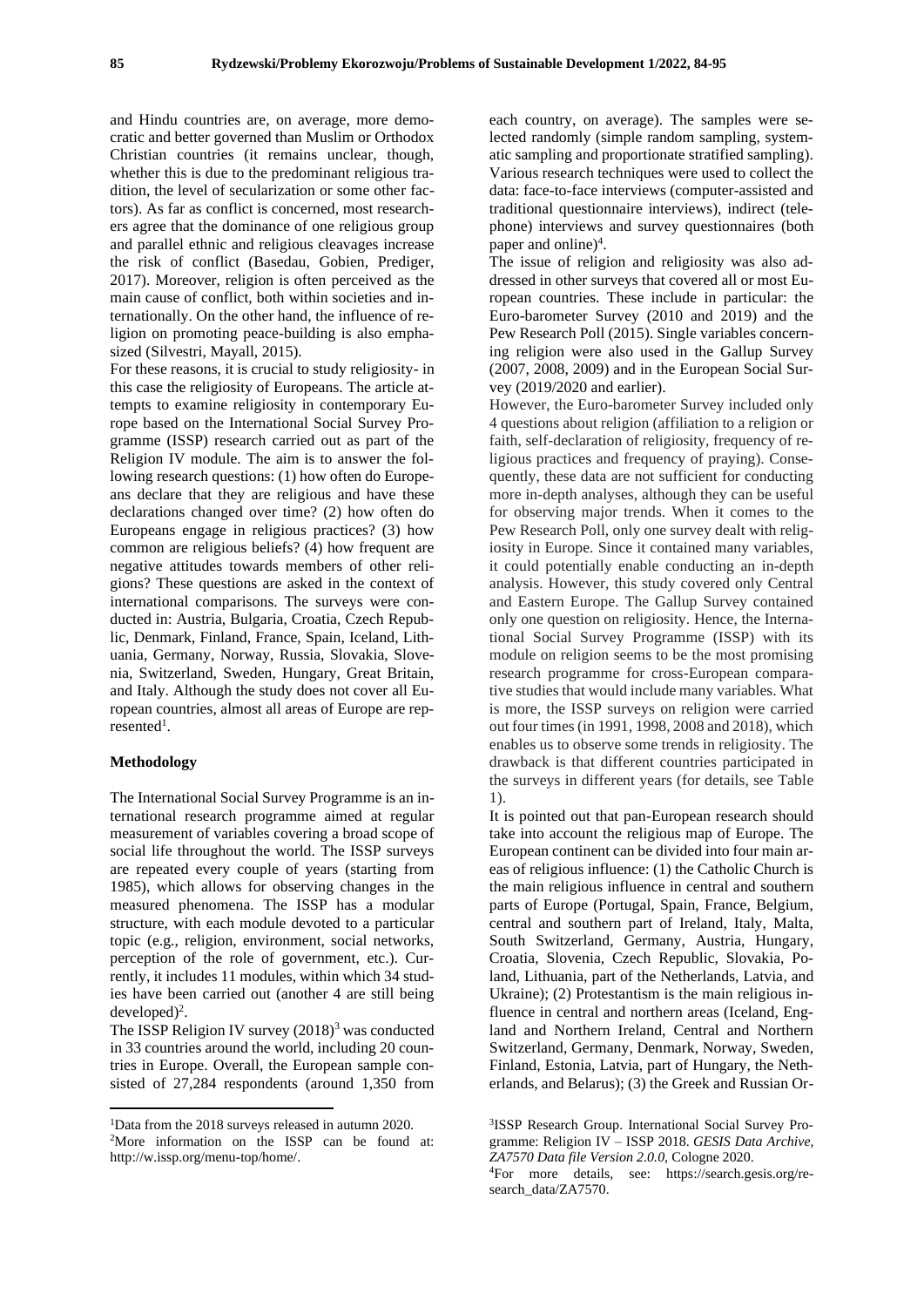|       |                      |                     |                  |                  |               |                  |              | <b>ISSP</b> |
|-------|----------------------|---------------------|------------------|------------------|---------------|------------------|--------------|-------------|
|       |                      |                     | <b>ISSP</b>      | <b>ISSP</b>      | <b>ISSP</b>   | <b>ISSP</b>      | <b>ESS</b>   | 2008-       |
|       |                      |                     | 1991             | 1998             | 2008          | 2018             | 2018         | 2018        |
| Coun- | Austria              | $\mathbf n$         | 613              | 591              | 477           | 506              | 892          |             |
| try   |                      | $\%$                | 61.2%            | 60.1%            | 46.8%         | 42.7%            | 35.7%        | $-4.1%$     |
|       | Bulgaria             | $\mathbf n$         | 557              |                  |               | 537              | 516          |             |
|       |                      | $\%$                | 50.5%            |                  |               | 55.5%            | 23.5%        |             |
|       | Croatia              | $\mathbf n$         |                  |                  | 926           | 627              | 644          |             |
|       |                      | $\frac{0}{0}$       |                  |                  | 77.1%         | 63.7%            | 35.6%        | $-13.4%$    |
|       | Czech                | $\mathbf n$         | 296              |                  | 283           | 368              | 405          |             |
|       | Republic             | $\frac{0}{0}$       | 24.2%            |                  | 18.7%         | 27.5%            | 16.9%        | $+8.8%$     |
|       | Denmark              | $\mathbf n$         | $\overline{313}$ |                  | 435           | 244              |              |             |
|       |                      | $\frac{0}{0}$       | 28.1%            |                  | 21.7%         | 15.2%            |              | $-6.5%$     |
|       | Finland              |                     |                  |                  | 445           | 396              | 791          |             |
|       |                      | $\mathbf n$<br>$\%$ |                  |                  | 39.2%         | 34.0%            |              | $-5.2%$     |
|       | France               |                     | 319              |                  | 698           | $\overline{247}$ | 45.1%<br>664 |             |
|       |                      | $\mathbf n$<br>$\%$ | 28.2%            |                  |               | 27.5%            | 33.0%        | $-0.9%$     |
|       |                      |                     | 1401             |                  | 28.4%<br>1021 | 615              | 479          |             |
|       | Spain                | $\mathbf n$         |                  |                  |               |                  |              |             |
|       |                      | $\%$                | 56.3%            |                  | 43.1%         | 36.9%            | 28.7%        | $-6.2%$     |
|       | <b>Iceland</b>       | $\mathbf n$         |                  |                  |               | 465              |              |             |
|       |                      | $\%$                |                  |                  |               | 40.7%            |              |             |
|       | Lithuania            | $\mathbf n$         |                  |                  |               | 520              | 786          |             |
|       |                      | $\%$                |                  |                  |               | 52.6%            | 42.8%        |             |
|       | Germany              | $\mathbf n$         | 4135             | 614 <sup>6</sup> | 653           | 552              | 763          |             |
|       |                      | $\%$                | 41.3%            | 45.6%            | 38.3%         | 32.9%            | 32.4%        | $-5.4%$     |
|       | Norway               | $\mathbf n$         | 581              | 511              | 375           | 387              | 279          |             |
|       |                      | $\%$                | 37.9%            | 33.9%            | 35.0%         | 31.7%            | 19.8%        | $-3.3%$     |
|       | Russia               | $\mathbf n$         | 747              | 295              | 585           | 801              |              |             |
|       |                      | $\frac{0}{0}$       | 43.9%            | 10.0%            | 57.6%         | 52.0%            |              | $-5.6%$     |
|       | Slovakia             | $\mathbf n$         |                  |                  | 683           | 598              | 510          |             |
|       |                      | $\frac{9}{0}$       |                  |                  | 60.0%         | 45.2%            | 47.1%        | $-14.8%$    |
|       | Slovenia             | $\mathbf n$         | 371              | 766              | 401           | 613              | 408          |             |
|       |                      | $\%$                | 36.9%            | 36.8%            | 37.7%         | 58.2%            | 31.0%        | $+20.5%$    |
|       | Switzerland          | $\mathbf n$         | 447              |                  | 529           | 713              | 573          |             |
|       |                      | $\%$                | 37.1%            |                  | 43.0%         | 31.0%            | 37.2%        | $-12.0%$    |
|       | Sweden               | $\bf n$             | 188              |                  | 222           | 239              | 307          |             |
|       |                      | $\%$                | 15.8%            |                  | 18.0%         | 14.0%            | 19.9%        | $-4.0\%$    |
|       | Hungary              |                     | 453              |                  | 351           | 387              | 436          |             |
|       |                      | $\bf n$<br>$\%$     | 45.3%            |                  | 34.8%         | 38.7%            | 26.2%        | 3.9%        |
|       | <b>Great Britain</b> |                     | 312              | 529              | 1354          |                  |              |             |
|       |                      | $\bf n$             |                  |                  |               | 474              | 556          |             |
|       |                      | $\%$                | 38.8%            | 42.1%            | 44.0%         | 32.5%            | 25.2%        | $-11.5%$    |
|       | Italy                | $\mathbf n$         | 648              | 665              | 712           | 640              | 1340         |             |
|       |                      | $\%$                | 64.3%            | 67.7%            | 66.0%         | 53.7%            | 48.8%        | $-12.3%$    |

Table 1. Declarations of religiosity by country and survey year

thodox Churches are dominant in south-eastern areas (Greece and part of Cyprus and Macedonia, Serbia, Bulgaria, Romania, Ukraine, Moldova, Georgia, Armenia, Russia, parts of Bosnia and Herzegovina, Kazakhstan, Estonia, Latvia, and Belarus); (4) Islam is influential over the eastern part of Europe (Turkey, Azerbaijan, Albania and parts of Macedonia, Kazakhstan, Georgia, Bulgaria, and Bosnia and Herzegovina) (Barrett, 2001).

Religious diversity in contemporary Europe has received much attention of researchers, who in their studies focus on one or several European countries or on a particular region of Europe: Eastern Europe

(e.g., Pickel, Sammet, 2012; Tomka, 2011; Saghal, Cooperman, Schiller, 2017), Western Europe (e.g., Halman, 2004; Nicolet, Tresch, 2009), or the entire Europe (e.g., Coutinho, 2016; Cipriani, 2010; Liedhegener, Odermatt, 2013).

#### **Self-declarations of religiosity**

For self-declarations of religiosity, the responses *extremely religious, very religious* and *somewhat religious* were added together to create one variable value (*religious*), which was then counted. The same procedure was used for the data sets collected in

<sup>5</sup>West Germany

<sup>6</sup>West Germany.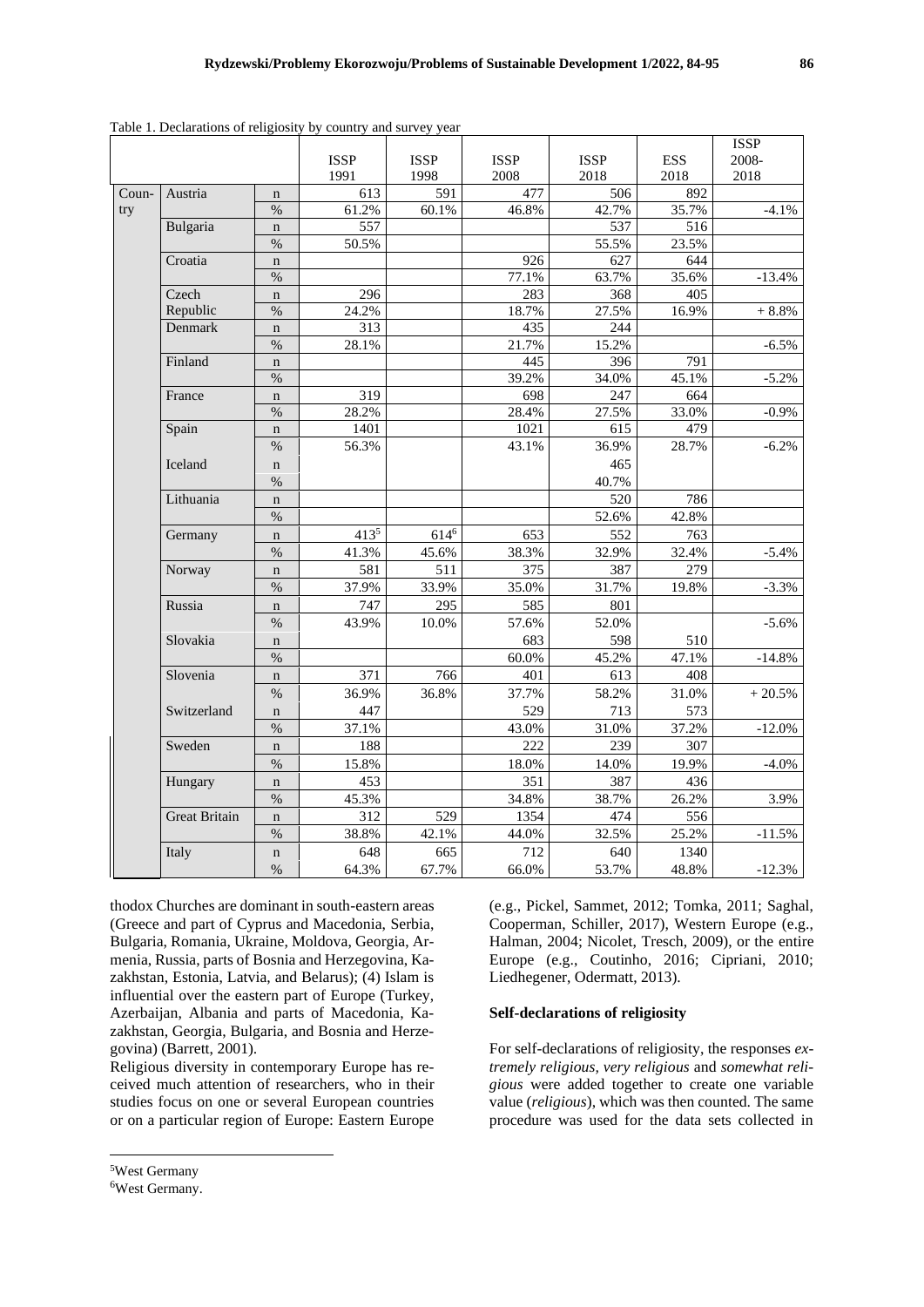1991, 1998, 2008 and in 2018, i.e., when the ISSP included the module on religion. Table 1 displays the distribution of this variable, with the last column showing the differences in results for the last decade (from 2008 to 2018). Table 1 also includes data collected in the 2018 European Social Survey, which allows for comparing the ISSP data and the ESS data collected in the same year.

As can be seen, the differences between these two are significant in almost every case. While in the ISSP survey, religiosity was measured with a word scale, which was an ordinal scale (obviously after the response *I don't know* was excluded), in the ESS the analogous variable was measured with an interval scale consisting of 10 points (from  $(0)$  to  $(9)$ ) – with only the most extreme values described. Thus, it was the researcher's task to decide which points on the scale should be included in the category *religious*. Unavoidably, such decisions tend to be arbitrary. I decided to take a *broad* approach and to include points 6, 7, 8 and 9 in the category *religious*. Nevertheless, the differences between the ESS and ISSP results are very noticeable (and would be even bigger if points 7, 8 and 9 were combined). How can these discrepancies be explained? They may result from using structurally different measurement tools: questions that contain an ordinal variable (with all values described), and questions that contain an interval variable (with only extreme values described and numbers for the remaining values). The following conclusion can be drawn: when measuring the level of religiosity based on self-declarations, the questions to which answers are given in the form of a number scale that does not contain descriptions of the intensity of a given feature, except for extreme points (for example, *very religious* vs. *definitely non-religious*) are more likely to generate more negative choices, as compared to questions with all possible answers described (e.g., *very religious, rather religious, defi*nitely non-religious, etc.)<sup>7</sup>.

Examining declarations of religiosity over time, we can observe a general downward trend: Europeans see themselves as becoming less and less religious. Obviously, this thesis requires further research to be confirmed. In this analysis, we rely on fragmentary data and moreover, the surveys that would allow for a complete, or even cursory description of changes in religiosity were not conducted in all countries. Nevertheless, the overall trend is clearly visible.

Countries for which we have relatively complete data and which show a clear downward trend in declared religiosity include: Croatia (a decrease of more than 13% in the percentage of people who consider themselves religious over the last 10 years), Slovakia (a decrease of nearly 15% over the same period), Switzerland (a decrease of 12%), Great Brit-

ain (a decrease of almost 12%), and Italy (a decrease of over 12%). In all these countries, decreases amount to over 10%. An interesting trend can be observed in Great Britain and Italy. These countries saw a slight increase in the number of people who consider themselves religious between 1991 and 2008, to be followed by a decrease in 2018.

In Austria, Denmark, Finland, Spain, Germany, Norway, Russia and Sweden, the number of respondents who consider themselves to be religious fell by about 3-6% between in 2008 and 2018. In Bulgaria, this decrease amounted to 5%, but in the period from 1991 to 2018. If we take into account a longer perspective (from 1991 to 2018), then in many countries the decreases in declared religiosity are even greater (obviously, this comparison can be made only if the data for 1991 is available). An even sharper decline can be observed in Austria (18.5%), Denmark (12.9%), Spain (19.4%), and Germany (12.7%).

An increase in declared religiosity is observed in 3 countries, all of which are former *people's democracies*. These are: Slovenia (an increase of over 20% between 2008 and 2018), the Czech Republic (an increase of approx. 9%), and Hungary (an increase of approx. 4%). France, with the percentage of declared religiosity remaining basically at the same level (difference below 1%) throughout the observation period (1991-2018), is a special case here. It was already some years ago that researchers concluded that: *traditional religious beliefs and involvement in institutionalized religion vary considerably from one country to another; and they have steadily declined throughout Western Europe, particularly since the 1960s. Studies have often reported that many Western Europeans have ceased to be regular church-goers today outside of special occasions such as Christmas and Easter, weddings and funerals, a pattern especially evident among the young* (Norris, Inglehart, 2004).

After analysing changing trends in religiosity, let us look at differences in declared religiosity between inhabitants of individual countries in 2018. The following countries have the highest percentage of respondents who consider themselves religious: Croatia (63.7%), Slovenia (58.2%), Bulgaria (55.5%), Italy (53.7%), Lithuania (52.6%), and Russia (52%) – except for Italy, these are all countries of the former Eastern Bloc. On the other hand, the percentage of respondents who consider themselves religious is the lowest in Sweden (14%) and Denmark (15.2%), as well as in the Czech Republic and France (27.5%). The Czech Republic is an interesting case here. This country is usually considered to the most secularized in Europe. However, the percentage of people who consider themselves religious in the Czech Republic is by no means the lowest in the group of countries under study. It stands at 27.5% and it shows a clear

<sup>7</sup>Obviously, after removing responses *I don't know, hard to tell,* etc., which reduce the level of measurement to the nominal one.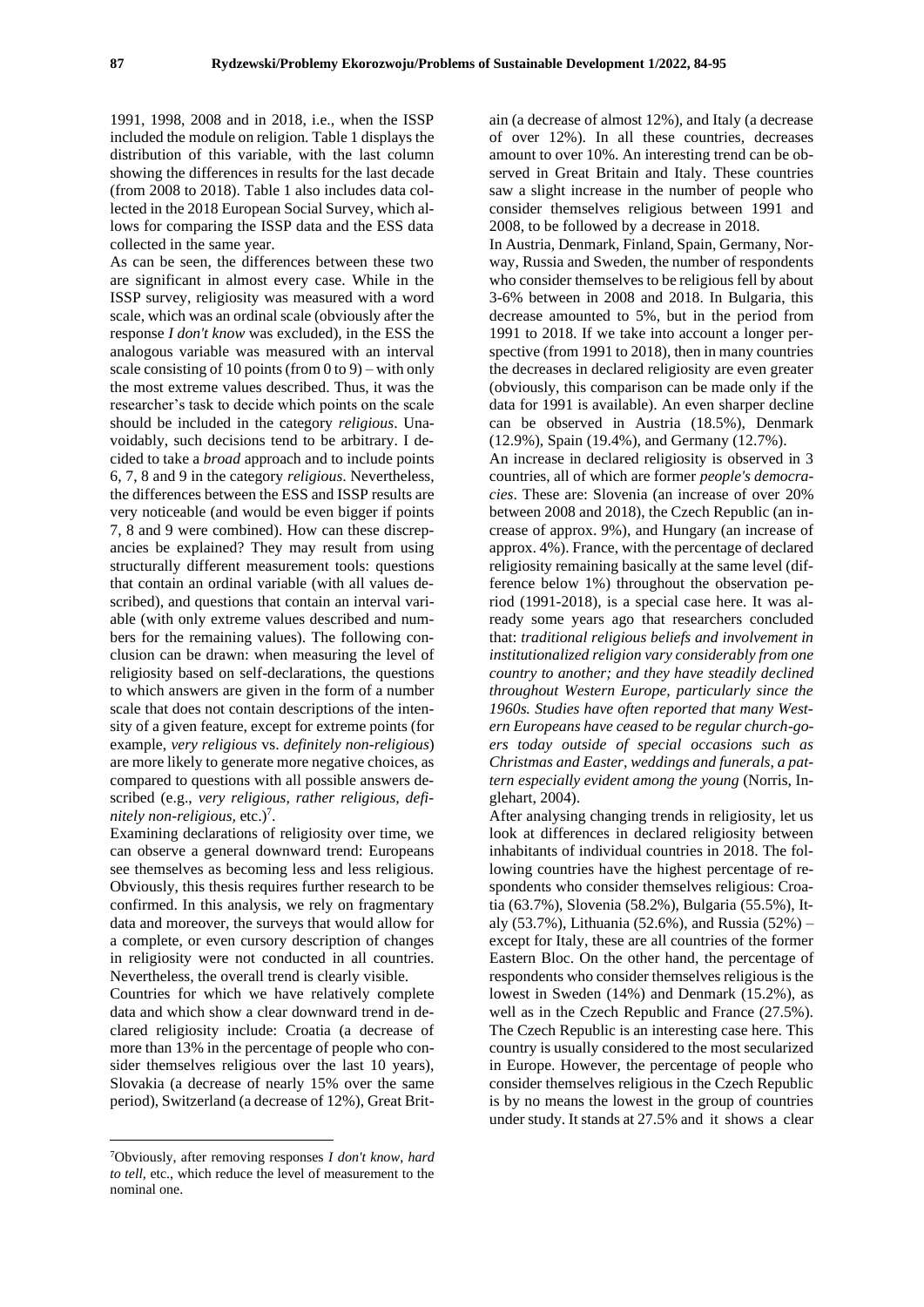|       |                       |               |                |                  | Neither reli-    |                      |               |
|-------|-----------------------|---------------|----------------|------------------|------------------|----------------------|---------------|
|       |                       |               |                | Somewhat         | gious nor non-   | Somewhat             | Definitely    |
|       |                       |               | Very religious | religious        | religious        | non-religious        | non-religious |
| Coun- | Austria               | $\mathbf n$   | 158            | 348              | 180              | 163                  | 336           |
| try   |                       | $\%$          | 13.3%          | 29.4%            | 15.2%            | 13.8%                | 28.4%         |
|       | Bulgaria              | $\mathbf n$   | 117            | 420              | 184              | 85                   | 162           |
|       |                       | $\%$          | 12.1%          | 43.4%            | 19.0%            | 8.8%                 | 16.7%         |
|       | Croatia               | $\mathbf n$   | 275            | 352              | 149              | 48                   | 160           |
|       |                       | $\%$          | 27.9%          | 35.8%            | 15.1%            | 4.9%                 | 16.3%         |
|       | <b>Czech Republic</b> | $\mathbf n$   | 74             | 294              | $\overline{378}$ | 259                  | 332           |
|       |                       | $\%$          | 5.5%           | 22.0%            | 28.3%            | 19.4%                | 24.8%         |
|       | Denmark               | $\mathbf n$   | 58             | 186              | 570              | 222                  | 562           |
|       |                       | $\%$          | 3.6%           | 11.6%            | 35.7%            | 13.9%                | 35.2%         |
|       | Finland               | $\mathbf n$   | 89             | $\overline{307}$ | 267              | 126                  | 375           |
|       |                       | $\frac{0}{0}$ | 7.6%           | 26.4%            | 22.9%            | 10.8%                | 32.2%         |
|       | France                | $\mathbf n$   | 42             | 205              | $\overline{222}$ | 149                  | 283           |
|       |                       | $\%$          | 4.7%           | 22.8%            | 24.6%            | 16.5%                | 31.4%         |
|       | Spain                 | $\mathbf n$   | 116            | 499              | 388              | 316                  | 395           |
|       |                       | $\%$          | 6.8%           | 29.1%            | 22.6%            | 18.4%                | 23.0%         |
|       | Iceland               | $\mathbf n$   | 86             | 379              | 273              | 145                  | 260           |
|       |                       | $\%$          | 7.5%           | 33.2%            | 23.9%            | 12.7%                | 22.7%         |
|       | Lithuania             | $\mathbf n$   | 257            | 263              | 270              | $\overline{32}$      | 162           |
|       |                       | $\%$          | 26.1%          | 26.7%            | 27.4%            | 3.3%<br>191          | 16.5%         |
|       | Germany               | $\mathbf n$   | 138            | 414              | 209              |                      | 725           |
|       |                       | $\frac{0}{0}$ | 8.2%           | 24.7%            | 12.5%            | 11.4%                | 43.2%         |
|       | Norway                | $\mathbf n$   | 103            | 284              | 343              | 116                  | 375           |
|       |                       | $\frac{0}{0}$ | 8.4%           | 23.3%            | 28.1%            | 9.5%                 | 30.7%         |
|       | Russia                | $\mathbf n$   | 263            | 538              | 164              | 144                  | 431           |
|       |                       | $\%$          | 17.1%          | 34.9%            | 10.6%            | 9.4%                 | 28.0%         |
|       | Slovakia              | $\mathbf n$   | 192            | 406              | 267              | 226                  | 230           |
|       |                       | $\frac{0}{0}$ | 14.5%          | 30.7%            | 20.2%            | 17.1%                | 17.4%         |
|       | Slovenia              | $\mathbf n$   | 144            | 469              | 136              | 79                   | 226           |
|       |                       | $\%$          | 13.7%          | 44,5%            | 12.9%            | 7.5%<br>252<br>10.9% | 21.4%         |
|       | Switzerland           | $\mathbf n$   | 320            | 393              | 489              |                      | 849           |
|       |                       | $\%$          | 13.9%          | 17.1%            | 21.2%            |                      | 36.9%         |
|       | Sweden                | $\mathbf n$   | 63             | 176              | 552              | 348                  | 572           |
|       |                       | $\%$          | 3.7%           | 10.3%            | 32.3%            | 20.3%                | 33.4%         |
|       | Hungary               | $\mathbf n$   | 70             | 317              | 172              | 208                  | 232           |
|       |                       | $\%$          | 7.0%           | 31.7%            | 17.2%            | 20.8%                | 23.2%         |
|       | <b>Great Britain</b>  | $\mathbf n$   | 114            | 360              | 315              | 168                  | 502           |
|       |                       | $\%$          | 7.8%           | 24.7%            | 21.6%            | 11.5%                | 34.4%         |
|       | Italy                 | $\mathbf n$   | 179            | 461              | 176              | 152                  | 223           |
|       |                       | $\frac{0}{0}$ | 15.0%          | 38.7%            | 14.8%            | 12.8%                | 18.7%         |
| Total |                       | $\mathbf n$   | 2858           | 7071             | 5704             | 3429                 | 7392          |
|       |                       | $\%$          | 10.8%          | 26.7%            | 21.6%            | 13.0%                | 27.9%         |

Table 2. Self-declarations of religiosity by country

increase (of nearly 9% between 2008 and 2018, after a fall of approx. 6% between 1991 and 1998).

Let us take a closer look at self-declarations of religiosity in individual countries (Table 2). Those who consider themselves to be very religious most often live in Croatia (27.9%) and Lithuania (26.1%), followed by Russia (17.1%), Italy (15%), Slovakia (14.5%), Switzerland (13.9%), Slovenia (13.7%), Austria (13.3%), and Bulgaria (12.1%). On the other hand, people who declare themselves definitely nonreligious most often live in Germany (43.2%), Switzerland (36.9%), Denmark (35.2%), Great Britain (34.4%), Sweden (33.4%), Finland (32.2%), France (31.4%), and Norway (30.7%). The respondents who are the least likely to declare themselves non-religious come from Croatia (16.3%), Lithuania (16.5%), Bulgaria (16.7%), Slovakia (17.4%), and Italy (18.7%).

The data shows that countries of the former Eastern Bloc along with Italy are the *mainstay* of religiosity in Europe. On the other hand, non-religious attitudes are predominant in the Scandinavian countries as well as in Germany, France and Great Britain.

## **Religious practices**

Another common indicator of religiosity is the frequency of religious practices. The original variable in the ISSP surveys had the following values: (1) several times a week or more often, (2) once a week,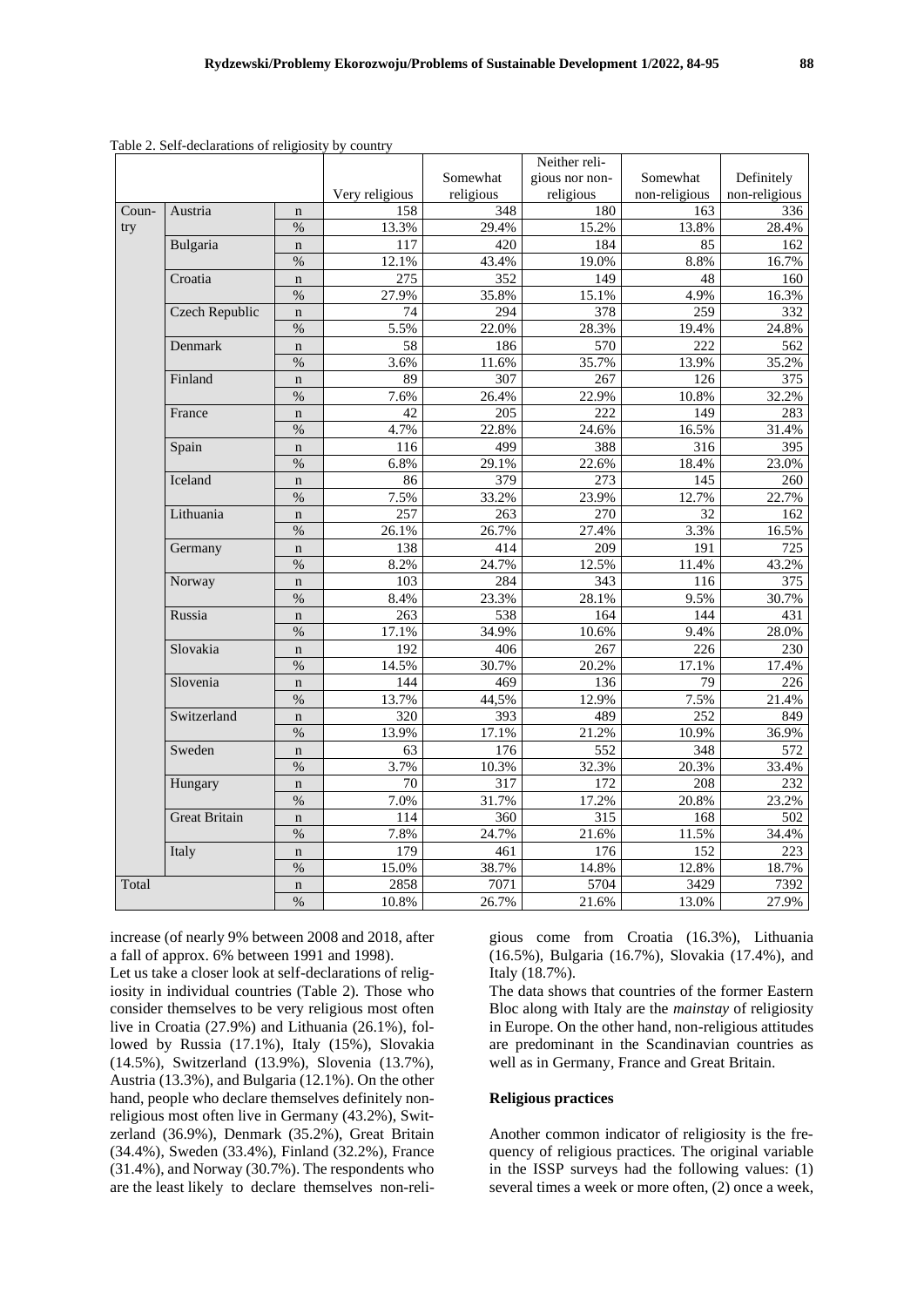|         | asie stri requency of rengrous praemees cy |                    | At least once | At least once | Less than once a year or      |  |  |
|---------|--------------------------------------------|--------------------|---------------|---------------|-------------------------------|--|--|
|         |                                            |                    | a month       | a year        | never                         |  |  |
| Country | Austria                                    | N                  | 236           | 420           | 536                           |  |  |
|         |                                            | $\frac{0}{6}$      | 19.8%         | 35.2%         | 45.0%                         |  |  |
|         | Bulgaria                                   | $\overline{\rm N}$ | 105           | 396           | 436                           |  |  |
|         |                                            | $\%$               | 11.2%         | 42.3%         | 46.5%                         |  |  |
|         | Croatia                                    | ${\bf N}$          | 346           | 342           | 291                           |  |  |
|         |                                            | $\%$               | 35.3%         | 34.9%         | 29.7%                         |  |  |
|         | <b>Czech Republic</b>                      | N                  | 152           | 248           | 993                           |  |  |
|         |                                            | $\%$               | 10.9%         | 17.8%         | 71.3%                         |  |  |
|         | Denmark                                    | N                  | 91            | 465           | 1075                          |  |  |
|         |                                            | $\%$               | 5.6%          | 28.5%         | 65.9%                         |  |  |
|         | Finland                                    | $\overline{\rm N}$ | 93            | 339           | 778                           |  |  |
|         |                                            | %                  | 7.7%          | 28.0%         | 64.3%                         |  |  |
|         | France                                     | $\overline{N}$     | 99            | 205           | 622                           |  |  |
|         |                                            | $\%$               | 10.7%         | 22.1%         | 67,2%                         |  |  |
|         | Spain                                      | $\overline{N}$     | 398           | 302           | 1020                          |  |  |
|         |                                            | $\frac{9}{6}$      | 23.1%         | 17.6%         | 59.3%                         |  |  |
|         | Iceland                                    | N                  | 88            | 354           | 693                           |  |  |
|         |                                            | $\%$               | 7.8%          | 31.2%         |                               |  |  |
|         | Lithuania                                  | N                  | 280           | 364           | 329                           |  |  |
|         |                                            | $\%$               | 28.8%         | 37.4%         | 33.8%                         |  |  |
|         | Germany                                    | ${\bf N}$          | 227           | 323           |                               |  |  |
|         |                                            | $\%$               | 13.2%         | 18.7%         | 68.1%                         |  |  |
|         | Norway                                     | N                  | 102           | 347           | 61.1%<br>1173<br>789<br>63.7% |  |  |
|         |                                            | $\%$               | 8.2%          | 28.0%         |                               |  |  |
|         | Russia                                     | N                  | 186           | 434           | 926                           |  |  |
|         |                                            | $\%$               | 12.0%         | 28.1%         | 59.9%                         |  |  |
|         | Slovakia                                   | $\overline{\rm N}$ | 470           | 201           | 650                           |  |  |
|         |                                            | $\%$               | 35.6%         | 15.2%         | 49.2%                         |  |  |
|         | Slovenia                                   | $\overline{\rm N}$ | 228           | 400           | 442                           |  |  |
|         |                                            | $\%$               | 21.3%         | 37.4%         | 41.3%                         |  |  |
|         | Switzerland                                | $\mathbf N$        | 288           | 633           | 1298                          |  |  |
|         |                                            | $\frac{9}{6}$      | 13.0%         | 28.5%         | 58.5%                         |  |  |
|         | Sweden                                     | N                  | 113           | 386           | 1256                          |  |  |
|         |                                            | $\%$               | 6.4%          | 22.0%         | 71.6%                         |  |  |
|         | Hungary                                    | $\overline{N}$     | 147           | 248           | 605                           |  |  |
|         |                                            | $\%$               | 14.7%         | 24.8%         | 60.5%                         |  |  |
|         | <b>Great Britain</b>                       | ${\bf N}$          | 271           | 151           | 807                           |  |  |
|         |                                            | $\%$               | 22.1%         | 12.3%         | 65.7%                         |  |  |
|         | Italy                                      | $\overline{\rm N}$ | 446           | 338           | 405                           |  |  |
|         |                                            | $\frac{9}{6}$      | 37.5%         | 28.4%         | 34.1%                         |  |  |
| Total   |                                            | N                  | 4366          | 6896          | 15124                         |  |  |
|         |                                            | $\%$               | 16.5%         | 26.1%         | 57.3%                         |  |  |

Table 3. Frequency of religious practices by country

(3) two or three times a month, (4) once a month, (5) several times a year, (6) about once a year, (7) less than once a year, (8) never. For the purposes of the study, these values were grouped as follows: *at least once a month* (responses from 1 to 4), *at least once a year* (responses 5 and 6), *less than once a year or never* (responses 7 and 8). Frequent religious practices (at least once a month) are most common among inhabitants of Italy (37.5%), Slovakia (35.6%), Croatia (35.3%) and Lithuania (28.8%), and to some extent also Spain (23.1%), Slovenia (21.3%) and Austria (19.8%) (Table 3). On the other hand, very rare religious practices (or lack of religious practices) are declared mainly by inhabitants

of Sweden (71.6%), Czech Republic (71.3%), Germany (68.1%), France (67.2%), Denmark (65.9%), Great Britain (65.7%), Finland (64.3%), Norway (63.7%), Iceland (61.1%), and Hungary (60.5%). As it was the case with self-declarations of religiosity, religious practices are more frequent in some former Eastern Bloc countries and in Italy (to some extent also in Spain), while inhabitants of the Scandinavian countries, Germany, France and the United Kingdom (to some extent also Hungary and the Czech Republic) do not engage in religious practices or do it very rarely. It can be concluded that the declared frequency of religious practices is consistent with selfdeclarations of religiosity.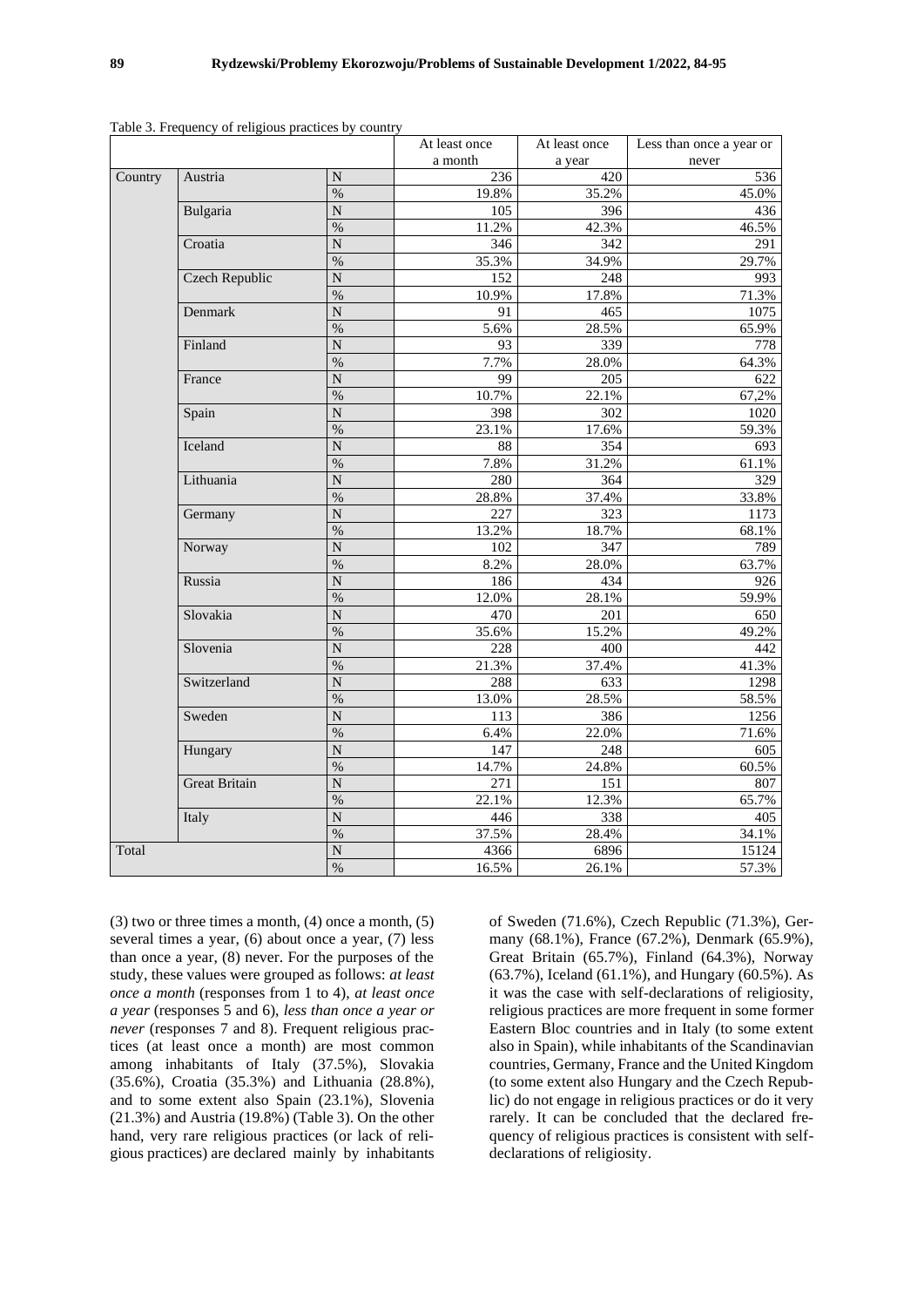|       |                      |                       | Believe in | Believe in       | Believe in | Believes in | Believe in the super- |
|-------|----------------------|-----------------------|------------|------------------|------------|-------------|-----------------------|
|       |                      |                       | afterlife  | heaven           | hell       | religious   | natural powers of     |
|       |                      |                       |            |                  |            | miracles    | deceased ancestors    |
| Coun- | Austria              | $\mathbf N$           | 619        | 460              | 329        | 722         | 435                   |
| try   |                      | $\%$                  | 71.9%      | 53.4%            | 38.2%      | 83.9%       | 50.5%                 |
|       | Bulgaria             | ${\bf N}$             | 274        | 265              | 248        | 264         | 214                   |
|       |                      | $\%$                  | 75.7%      | 73.2%            | 68.5%      | 72.9%       | 59.1%                 |
|       | Croatia              | $\overline{N}$        | 553        | $\overline{572}$ | 519        | 523         | 286                   |
|       |                      | $\%$                  | 82.3%      | 85.1%            | 77.2%      | 77.8%       | 42.6%                 |
|       | Czech Republic       | ${\bf N}$             | 484        | 377              | 293        | 385         | 421                   |
|       |                      | $\%$                  | 70.0%      | 54.6%            | 42.4%      | 55.7%       | 60.9%                 |
|       | Denmark              | $\overline{N}$        | 511        | 357              | 154        | 286         | 260                   |
|       |                      | $\%$                  | 77.0%      | 53.8%            | 23.2%      | 43.1%       | 39.2%                 |
|       | Finland              | $\mathbf N$           | 501        | 385              | 229        | 332         | 219                   |
|       |                      | $\%$                  | 81.6%      | 62.7%            | 37.3%      | 54.1%       | 35.7%                 |
|       | France               | $\overline{N}$        | 364        | 233              | 166        | 309         | 187                   |
|       |                      | $\%$                  | 75.1%      | 48.0%            | 34.2%      | 63.7%       | 38.6%                 |
|       | Spain                | $\overline{N}$        | 710        | 641              | 467        | 551         | 434                   |
|       |                      | $\%$                  | 72.6%      | 65.5%            | 47.8%      | 56.3%       | 44.4%                 |
|       | Iceland              | $\mathbf N$           | 641        | 383              | 140        | 401         | 324                   |
|       |                      | $\%$                  | 85.6%      | 51.1%            | 18.7%      | 53.5%       | 43.3%                 |
|       | Lithuania            | $\overline{N}$        | 457        | 374              | 355        | 433         | 377                   |
|       |                      | $\frac{0}{2}$         | 79.8%      | 65.3%            | 62.0%      | 75.6%       | 65.8%                 |
|       | Germany              | $\overline{N}$        | 628        | 501              | 262        | 890         | 338                   |
|       |                      | $\%$                  | 58.7%      | 46.8%            | 24.5%      | 83.2%       | 31.6%                 |
|       | Norway               | $\overline{N}$        | 418        | 315              | 174        | 311         | 218                   |
|       |                      | $\%$                  | 75.7%      | 57.1%            | 31.5%      | 56.3%       | 39.5%                 |
|       | Russia               | $\overline{N}$        | 647        | 609              | 596        | 698         | 582                   |
|       |                      | $\%$                  | 67.9%      | 63.9%            | 62.5%      | 73.2%       | 61.1%                 |
|       | Slovakia             | ${\bf N}$             | 669        | 545              | 486        | 579         | 496                   |
|       |                      | $\%$                  | 85.3%      | 69.5%            | 62.0%      | 73.9%       | 63.3%                 |
|       | Slovenia             | $\overline{N}$        | 457        | 377              | 326        | 631         | 289                   |
|       |                      | $\%$                  | 63.8%      | 52.7%            | 45.5%      | 88.1%       | 40.4%                 |
|       | Switzerland          | $\mathbf N$           | 1178       | 910              | 483        | 1032        | 756                   |
|       |                      | $\%$                  | 77.4%      | 59.8%            | 31.7%      | 67.8%       | 49.7%                 |
|       | Sweden               | ${\bf N}$             | 546        | 352              | 144        | 304         | 310                   |
|       |                      | $\%$                  | 81.0%      | 52.2%            | 21.4%      | 45.1%       | 46.0%                 |
|       | Hungary              | $\overline{N}$        | 356        | 396              | 326        | 299         | 230                   |
|       |                      | $\%$                  | 70.8%      | 78.7%            | 64.8%      | 59.4%       | 45.7%                 |
|       | <b>Great Britain</b> | $\overline{\text{N}}$ | 621        | 556              | 352        | 386         | 238                   |
|       |                      | $\%$                  | 78.6%      | 70.4%            | 44.6%      | 48.9%       | 30.1%                 |
|       | Italy                | $\overline{\text{N}}$ | 739        | $\overline{617}$ | 537        | 714         | 398                   |
|       |                      | $\%$                  | 83.7%      | 69.9%            | 60.8%      | 80.9%       | 45.1%                 |
| Total |                      | $\overline{N}$        | 11373      | 9225             | 6586       | 10050       | 7012                  |

Table 4. Religious beliefs by country

## **Religious beliefs**

The ISSP questionnaire included a number of questions concerning what can be generally referred to as *religious beliefs*. The article does not examine these variables separately, instead we use summary statistics (*multiple responses* procedure). The procedure for defining multiple responses combines the variables into dichotomy sets for which tables are created. Table 4 contains the results for questions about belief in life after death, belief in heaven, belief in hell, belief in religious miracles, and belief in the supernatural powers of deceased ancestors. Only positive responses (*definitely yes* and *probably yes*) were counted. Since each respondent could give a positive answer to any number of statements (maximum 5, as 5 variables were taken into account), the response percentages exceed 100<sup>8</sup>.

Religious beliefs are much more common than one would expect from self- declarations of religiosity and the frequency of religious practices. Over 80% of inhabitants of Croatia, Finland, Iceland, Slovakia, Sweden and Italy, and over 70% of inhabitants of Austria, Bulgaria, Czech Republic, Denmark, France, Spain, Lithuania, Norway, Switzerland, Hungary, and Great Britain believe in life after death. Germans are the least likely to believe in life after death (approx. 59%). Approximately 85% of

<sup>8</sup>Respondents could also select: *probably not, definitely not* and *I don't know.*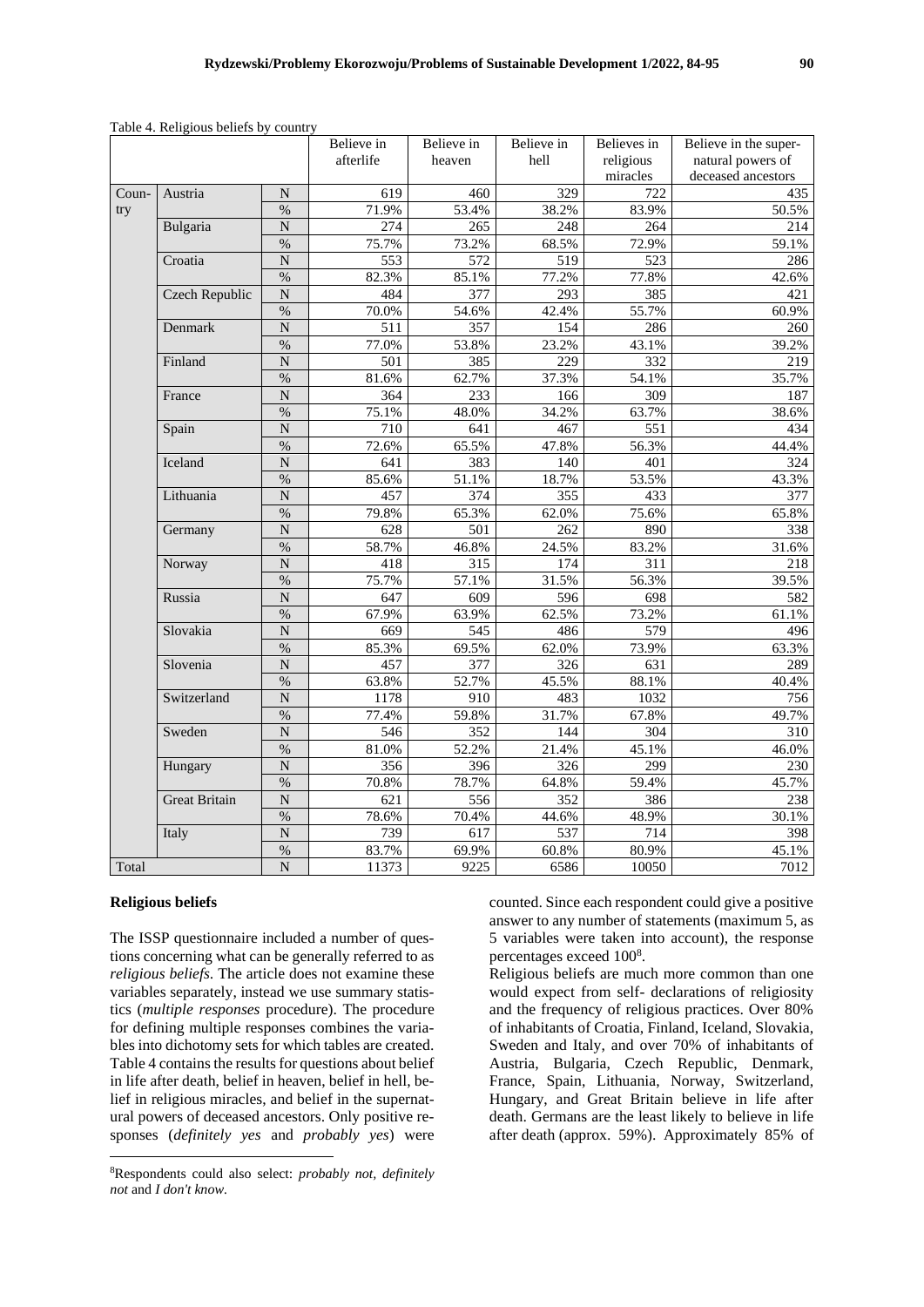|         |                      |                    | Does not    |                   |                   |                     |
|---------|----------------------|--------------------|-------------|-------------------|-------------------|---------------------|
|         |                      |                    | believe and | Does not believe, | Believes, but did | Believes and        |
|         |                      |                    | never has   | but used to       | not use to        | always has          |
| Country | Austria              | N                  | 185         | 221               | 71                | 536                 |
|         |                      | $\%$               | 18.3%       | 21.8%             | 7.0%              | 52.9%               |
|         | Bulgaria             | N                  | 198         | 58                | 82                | 482                 |
|         |                      | $\frac{9}{6}$      | 24.1%       | 7.1%              | 10.0%             | 58.8%               |
|         | Croatia              | $\overline{N}$     | 137         | 52                | 61                | 627                 |
|         |                      | $\%$               | 15.6%       | 5.9%              | 7.0%              | 71.5%               |
|         | Czech Republic       | $\overline{N}$     | 664         | 165               | 115               | 276                 |
|         |                      | $\%$               | 54.4%       | 13.5%             | 9.4%              | 22.6%               |
|         | Denmark              | $\overline{N}$     | 578         | 258               | 52                | 437                 |
|         |                      | $\%$               | 43.6%       | 19.5%             | 3.9%              | 33.0%               |
|         | Finland              | $\overline{N}$     | 268         | 212               | 53                | 368                 |
|         |                      | $\%$               | 29.7%       | 23.5%             | 5.9%              | 40.8%               |
|         | France               | N                  | 248         | 169               | 70                | 277                 |
|         |                      | $\%$               | 32.5%       | 22.1%             | 9.2%              | 36.3%               |
|         | Spain<br>Iceland     | $\overline{N}$     | 247         | 313               | 43                | 1009                |
|         |                      | $\%$               | 15.3%       | 19.4%             | 2.7%              | 62.6%               |
|         |                      | $\overline{N}$     | 174         | 260               | 93                | 450                 |
|         |                      | $\%$               | 17.8%       | 26.6%             | 9.5%              | 46.1%               |
|         | Lithuania            | $\overline{N}$     | 91          | 52                | 176               |                     |
|         |                      | $\%$               | 12.2%       | 7.0%              | 23.7%             | 425<br>57.1%<br>627 |
|         | Germany              | N                  | 459         | 294               | 103               |                     |
|         |                      | $\frac{0}{0}$      | 31.0%       | 19.8%             | 6.9%              | 42.3%               |
|         | Norway               | N                  | 444         | 218               | 48                | 332                 |
|         |                      | $\%$               | 42.6%       | 20.9%             | 4.6%              | 31.9%               |
|         | Russia               | $\overline{N}$     | 277         | 86                | 335               | 562                 |
|         |                      | %                  | 22.0%       | 6.8%              | 26.6%             | 44.6%               |
|         | Slovakia             | $\overline{N}$     | 295         | 213               | 278               | 476                 |
|         |                      | $\%$               | 23.4%       | 16.9%             | 22.0%             | 37.7%               |
|         | Slovenia             | $\overline{\rm N}$ | 253         | 153               | 47                | 478                 |
|         |                      | $\frac{9}{6}$      | 27.2%       | 16.4%             | 5.0%              | 51.3%               |
|         | Switzerland          | $\mathbf N$        | 469         | 480               | 163               | 859                 |
|         |                      | $\%$               | 23.8%       | 24.4%             | 8.3%              | 43.6%               |
|         | Sweden               | $\overline{N}$     | 751         | 219               | 68                | 360                 |
|         |                      | $\%$               | 53.7%       | 15.7%             | 4.9%              | 25.8%               |
|         | Hungary              | $\overline{N}$     | 286         | 85                | 111               | 402                 |
|         |                      | $\%$               | 32.4%       | 9.6%              | 12.6%             | 45.5%               |
|         | <b>Great Britain</b> | $\overline{N}$     | 377         | 271               | 56                | 526                 |
|         |                      | $\%$               | 30.7%       | 22.0%             | 4.6%              | 42.8%               |
|         | Italy                | $\overline{N}$     | 94          | 167               | 62                | 787                 |
|         |                      | $\%$               | 8.5%        | 15.0%             | 5.6%              | 70.9%               |
| Total   |                      | $\overline{N}$     | 6495        | 3946              | 2087              | 10296               |
|         |                      | $\%$               | 28.5%       | 17.3%             | 9.1%              | 45.1%               |

Table 5. Belief in God by country

the Croatian population and approx. 79% of the population of Hungary believe in heaven. In almost all other countries included in the survey, the percentage of those who believe in heaven exceeds 50% (except for France - 48% and Germany - approx. 47%). The percentage of respondents who believe in hell is markedly lower. Inhabitants of Croatia (approx. 77%), Bulgaria (approx. 69%), Hungary (approx. 65%) as well as Russia, Lithuania and Slovakia (approx. 62%) are the most likely to believe in hell; whereas respondents from Iceland (approx. 19%), Sweden (approx. 21%) and Germany (approx. 25%) are the least likely to believe in hell. Inhabitants of Slovenia (approx. 88%), Austria (approx. 84%), Germany (approx. 83%) and Italy (approx. 81%) are

the most likely to believe in religious miracles, whereas those living in Denmark (approx. 43%), Sweden (approx. 45%) and Great Britain (approx. 49%) are the least likely to believe in religious miracles. Beliefs in the supernatural powers of deceased ancestors were also examined. Such beliefs are most common among inhabitants of Lithuania (approx. 66%), Slovakia (approx. 63%), Czech Republic and Russia (approx. 61%), and the least common in Great Britain (approx. 30%) and Germany (approx. 32%).

When compared with self-declarations of religiosity and religious practices, religious beliefs are surprise-

Table 6. Negative attitudes towards members of various religions and non-believers by country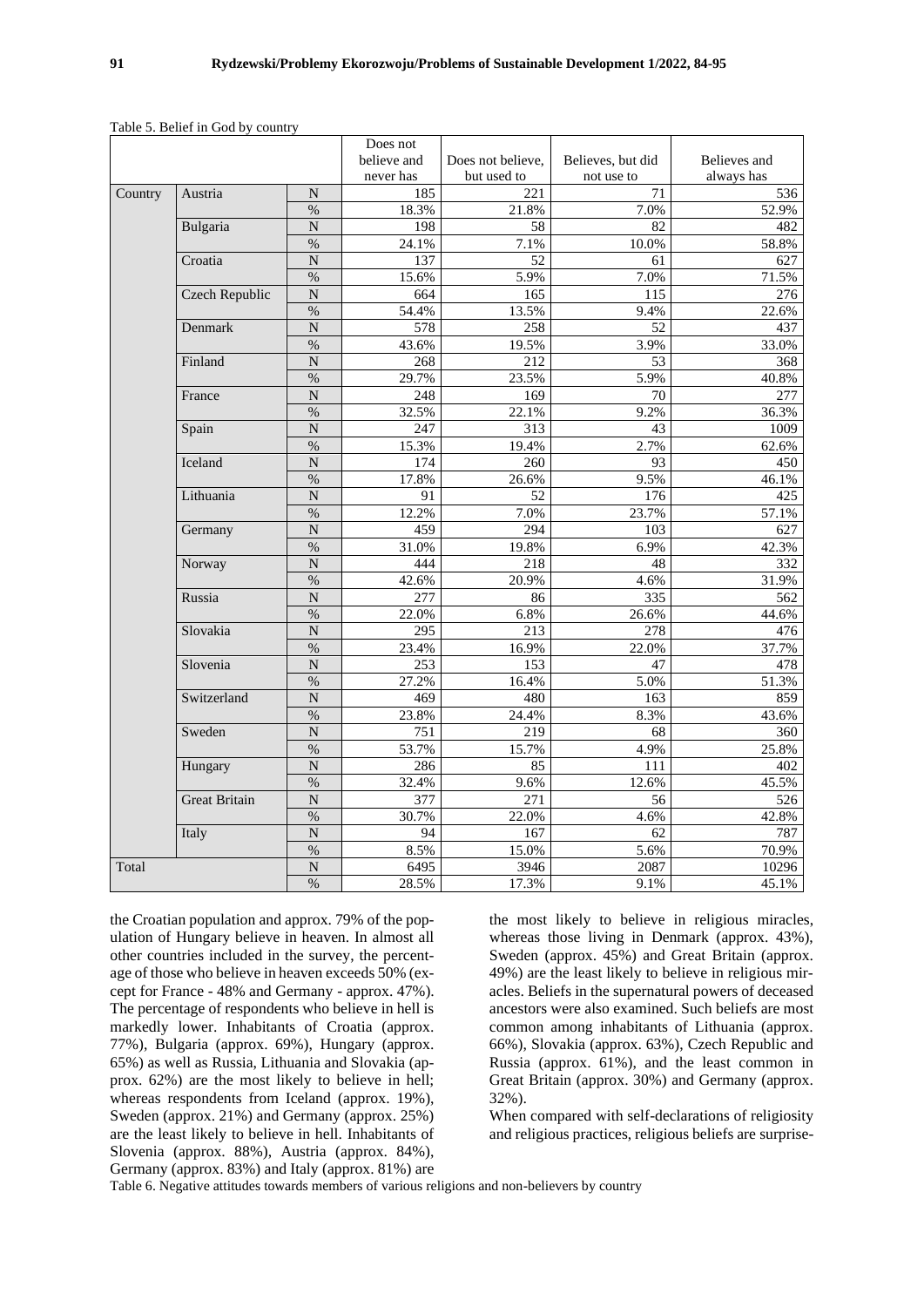|         |                      |                       | Christians      | Muslims | <b>Buddhists</b> | Jews                         | Non-believers |
|---------|----------------------|-----------------------|-----------------|---------|------------------|------------------------------|---------------|
|         |                      |                       |                 |         |                  |                              | and atheists  |
| Country | Austria              | ${\bf N}$             | 52              | 436     | 133              | 171                          | 130           |
|         |                      | $\%$                  | 9.9%            | 83.2%   | 25.4%            | 32.6%                        | 24.8%         |
|         | Bulgaria             | $\overline{N}$        | 8               | 146     | 61               | 80                           | 101           |
|         |                      | $\%$                  | 3.9%            | 71.9%   | 30.0%            | 39.4%                        | 49.8%         |
|         | Croatia              | $\overline{\rm N}$    | 24              | 117     | 119              | 68                           | 136           |
|         |                      | $\%$                  | 9.6%            | 46.6%   | 47.4%            | 27.1%                        | 54.2%         |
|         | Czech                | $\mathbf N$           | 97              | 836     | 247              | 181                          | 93            |
|         | Republic             | $\%$                  | 10.9%           | 94.3%   | 27.8%            | 20.4%                        | 10.5%         |
|         | Denmark              | $\overline{N}$        | 58              | 581     | 64               | 124                          | 55            |
|         |                      | $\%$                  | 9.4%            | 93.7%   | 10.3%            | 20.0%                        | 8.9%          |
|         | Finland              | $\overline{N}$        | 48              | 681     | 136              | 166                          | 184           |
|         |                      | $\%$                  | 6.4%            | 90.9%   | 18.2%            | 22.2%                        | 24.6%         |
|         | France               | $\overline{N}$        | 38              | 257     | 35               | 73                           | 33            |
|         |                      | $\%$                  | 13.2%           | 89.5%   | 12.2%            | 25.4%                        | 11.5%         |
|         | Spain                | $\overline{N}$        | 36              | 445     | 108              | 157                          | 139           |
|         |                      | $\%$                  | 7.1%            | 88.1%   | 21.4%            | 31.1%<br>134<br>34.2%<br>178 | 27.5%         |
|         | Iceland              | $\overline{\rm N}$    | 50              | 325     | 60               |                              | 90            |
|         |                      | $\%$                  | 12.8%           | 82.9%   | 15.3%            |                              | 23.0%         |
|         | Lithuania            | $\overline{N}$        | 16              | 363     | 176              |                              | 135           |
|         |                      | $\%$                  | 3.5%            | 79.8%   | 38.7%            | 39.1%                        | 29.7%         |
|         | Germany              | $\mathbf N$           | 17              | 455     | 97               | 108                          | 91            |
|         |                      | $\frac{0}{0}$         | 3.3%            | 87.8%   | 18.7%            | 20.8%                        | 17.6%         |
|         | Norway               | $\overline{N}$        | 64              | 395     | 70               | 105                          | 60            |
|         |                      | $\frac{0}{0}$         | 14.4%           | 88.8%   | 15.7%            | 23.6%                        | 13.5%         |
|         | Russia               | $\overline{\rm N}$    | 20              | 206     | 133              | 148                          | 114           |
|         |                      | $\%$                  | 6.2%            | 64.0%   | 41.3%            | 46.0%                        | 35.4%         |
|         | Slovakia             | $\overline{N}$        | 35              | 840     | 235              | 280                          | 100           |
|         |                      | $\%$                  | 4.0%            | 96.4%   | 27.0%            | 32.1%                        | 11.5%         |
|         | Slovenia             | ${\bf N}$             | 19              | 172     | 45               | 91                           | 63            |
|         |                      | $\%$                  | 8.2%            | 73.8%   | 19.3%            | 39.1%                        | 27.0%         |
|         | Switzerland          | $\overline{N}$        | 85              | 654     | 69               | 284                          | 100           |
|         |                      | $\%$                  | 10.3%           | 79.5%   | 8.4%             | 34.5%                        | 12.2%         |
|         | Sweden               | $\overline{\text{N}}$ | $\overline{77}$ | 668     | 102              | 132                          | 75            |
|         |                      | $\%$                  | 10.4%           | 90.5%   | 13.8%            | 17.9%                        | 10.2%         |
|         | Hungary              | $\overline{N}$        | 22              | 442     | 145              | 252                          | 101           |
|         |                      | $\%$                  | 4.1%            | 82.8%   | 27.2%            | 47.2%                        | 18.9%         |
|         | <b>Great Britain</b> | $\overline{N}$        | 50              | 282     | 63               | 91                           | 74            |
|         |                      | $\%$                  | 14.7%           | 82.7%   | 18.5%            | 26.7%                        | 21.7%         |
|         | Italy                | $\overline{N}$        | 39              | 375     | 124              | 124                          | 178           |
|         |                      | $\%$                  | 8.3%            | 80.1%   | 26.5%            | 26.5%                        | 38.0%         |
| Total   |                      | $\overline{N}$        | 855             | 8676    | 2222             | 2947                         | 2052          |

ingly much more common. This may suggest that in many European countries, religious beliefs are more stable than declining declared religiosity and religious practices. It seems that for some Europeans these beliefs have somehow got separated from institutionalized religion, and now these two function independently – at least to some extent.

Some researchers believe that religion regains ground in many parts of the world, including Europe. There is talk of a striking religious revival in former Socialist countries – but also in the Catholic south of the continent, religion appears to erode much less than in the Protestant regions. While in North-Western Europe, the mainline churches may have become more grey and empty, evangelical movements and smaller, conservative religious communities are flourishing there at the same time (Hart, Dekker, Halman, 2013).

Belief in God is undoubtedly the most important religious belief. In the surveys under study, the question about believing in God was formulated in such a way as to take into account how this belief has changed. The respondents were asked to choose from the following statements: *I do not believe in God now and I never have; I do not believe in God now, but I used to; I believe in God now, but I didn't use to; I believe in God now and I always have.* First, let us examine the responses that indicate belief in God, regardless of when it occurred (responses 3 and 4). In 13 countries (out of 20 under study), over 50% of respondents believe in God. Belief in God is most often declared in Lithuania (approx. 80%), Croatia (approx. 78%), Italy (approx. 77%), Russia (approx. 71%), Hungary (approx. 71%), Bulgaria (approx. 69%), and Spain (approx. 65%). On the other hand, respondents in Sweden (approx. 31%) and the Czech Republic (approx. 32%), as well as in Denmark and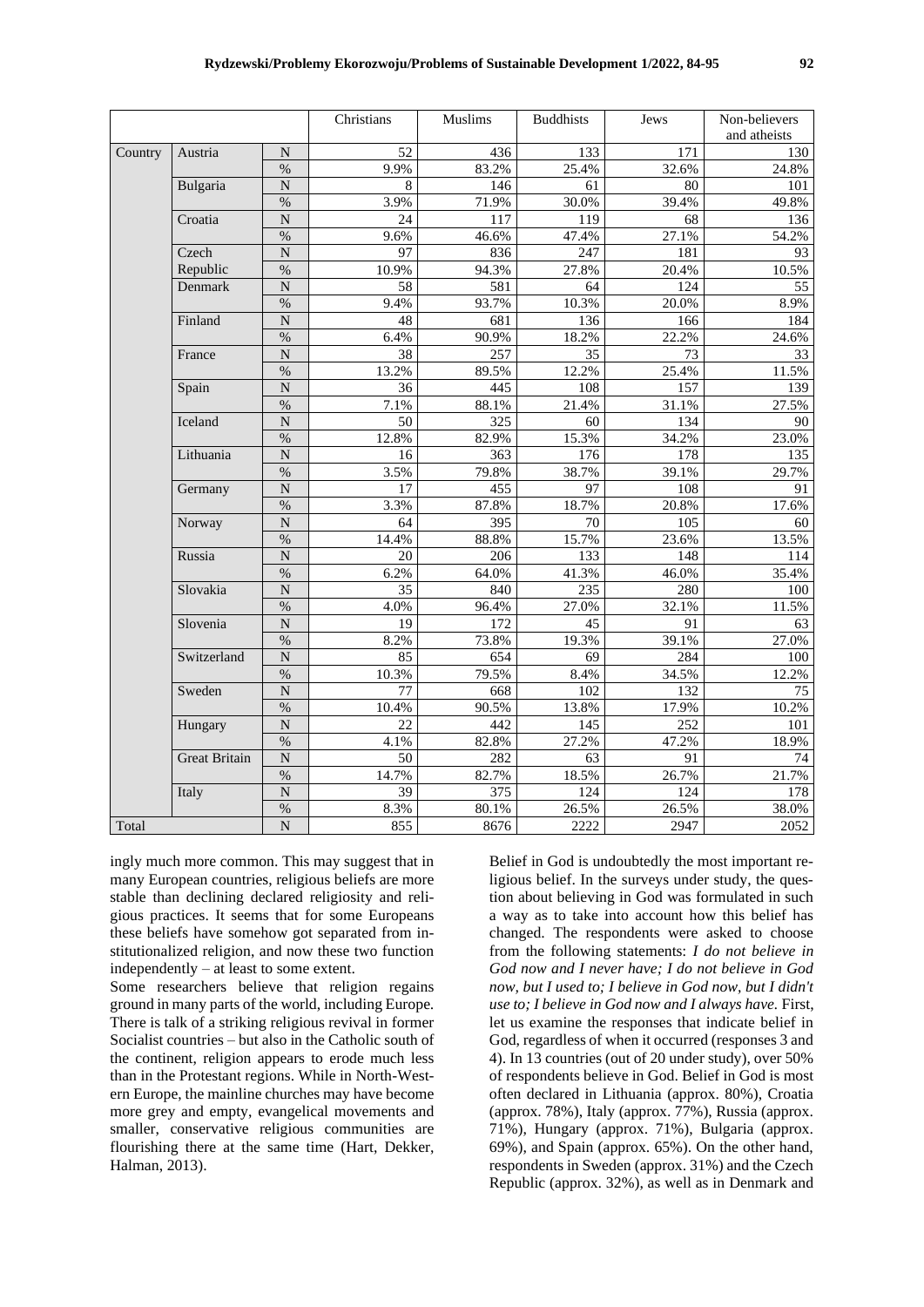Norway (about 37% each) are the least likely to declare that they believe in God. Once again it can be noted that there are more respondents who declare that they believe in God than those who consider themselves religious. By way of example, in Germany approx. 32% of respondents declare themselves religious, while about 56% believe in God.

God-believers most often declare that they have always believed in God; they are less likely to declare that they believe in God now, but they did not use to in the past. If the latter is the case, such religious conversions are reported most often in Russia (approx. 27%), Lithuania (approx. 24%) and Slovakia (approx. 22%), whereas they are the least common in Spain (approx. 3%) and in Denmark, Finland, Norway, Sweden, Slovenia, Great Britain and Italy (approx. 4- 6%). Inhabitants of Iceland, Switzerland, Finland, Great Britain, France and Austria are the most likely to lose their faith in God (approx. 22- 27%), while those living in Croatia, Russia, Lithuania and Bulgaria are the least likely to report loss of faith in God (approx. 6-7%). The Czech Republic and Sweden, along with Denmark and Norway have the highest percentage of those who have never believed in God (approx. 54% and 43-44%, respectively). The lowest percentage of non-believers is noted in Italy (approx. 9%) and Lithuania (approx. 12%). Table 5 shows the results concerning belief in God.

## **Attitudes towards members of other religious groups and non-believers**

Attitudes towards members of other religious groups and non-believers are also related to religious issues. When asked about their attitude towards these people, respondents indicated very positive, somewhat positive, somewhat negative and very negative attitudes. Since social problems arise as a result of spreading negative attitudes rather than positive ones, I would like to take a closer look at the former. Table 6 shows the frequency of negative attitudes (negative and somewhat negative attitudes combined) by country. Based on Table 6, we may conclude that negative attitudes towards Muslims are overwhelmingly dominant in all 20 countries under study. Such attitudes are most often (over 90%) displayed in Slovakia (approx. 96%), Czech Republic, Denmark (approx. 94%) as well as in Sweden and Finland (approx. 91%) and France (approx. 90%). Inhabitants of Norway and Spain are also very likely to declare negative attitudes towards Muslims (approx. 88-89%). Likewise, such attitudes are common in Austria, Iceland, Lithuania, Germany, Switzerland, Hungary, Great Britain, and Italy (approx. 80- 89%). Inhabitants of Croatia are the least likely to display negative attitudes towards Muslims (approx. 47%). By contrast, negative attitudes toward Buddhists are much rarer. Most often they are declared

in Croatia (approx. 47%) and Russia (approx. 41%), while in Switzerland they are the most unlikely (approx. 8%). Negative attitudes towards Jews are most often manifested by inhabitants of Hungary (approx. 47%), Russia (46%) and Bulgaria (approx. 40%), and the least often by respondents in Sweden (approx. 18%). Negative attitudes towards Christians are declared most rarely; relatively most often in Norway (approx. 14%), France and Iceland (approx. 13%), and the least often – in Germany (approx. 3%), Lithuania, Slovakia, Hungary and in Bulgaria (approx. 4%). Another issue worth considering is the attitude towards non-believers and atheists. A negative attitude towards such people is most likely to be expressed by respondents in Croatia (approx. 54%) and Bulgaria (approx. 50%); less likely by inhabitants of Italy (38%) and Russia (approx. 35%), and the least likely by those living in Denmark, Czech Republic, Sweden, Switzerland, France, Norway, and Slovakia (approx. 11-14%).

#### **Factors differentiating religiosity**

Our analyses so far have been based on the frequency distributions by country. A question may be asked, however: is differentiation by country the most important in Europe (or at least in the 20 countries under study)? What about such factors as gender, age, education, etc? Perhaps socio-demographic variables differentiate the most important dimensions of religiosity more strongly than the fact of living in a given country? Since the ISSP data is obtained from random samples, statistical inference may be applied. Table 7 contains regression results for qualitative data (CATREG optimal scaling) – separately for 3 main dependent variables: self-declaration of religiosity, frequency of religious practices and belief in God now and in the past.

All three regression models turned out to be significant, with coefficients of determination (fit)  $(R^2)$  of similar values, which indicates the value of explained variance ranging between 13 and 15%. Standardized beta coefficients allow us to determine the hierarchy of the influence of most important independent variables on the 3 dependent variables. In each case, the influence of a country of residence turns out to be stronger than that of any other sociodemographic variable included in the model (i.e., age, gender, size of the place of residence and level of education). Considering Europe as a whole (or more precisely, 20 countries under study), it can be stated that nationality is a key factor differentiating the examined dimensions of religiosity, and its influence is markedly stronger than that of socio-demographic factors.

Having answered the main question, let us briefly examine how much independent variables (shown in the rows of Table 7) influence the three main dependent variables (shown in the columns of Table 7).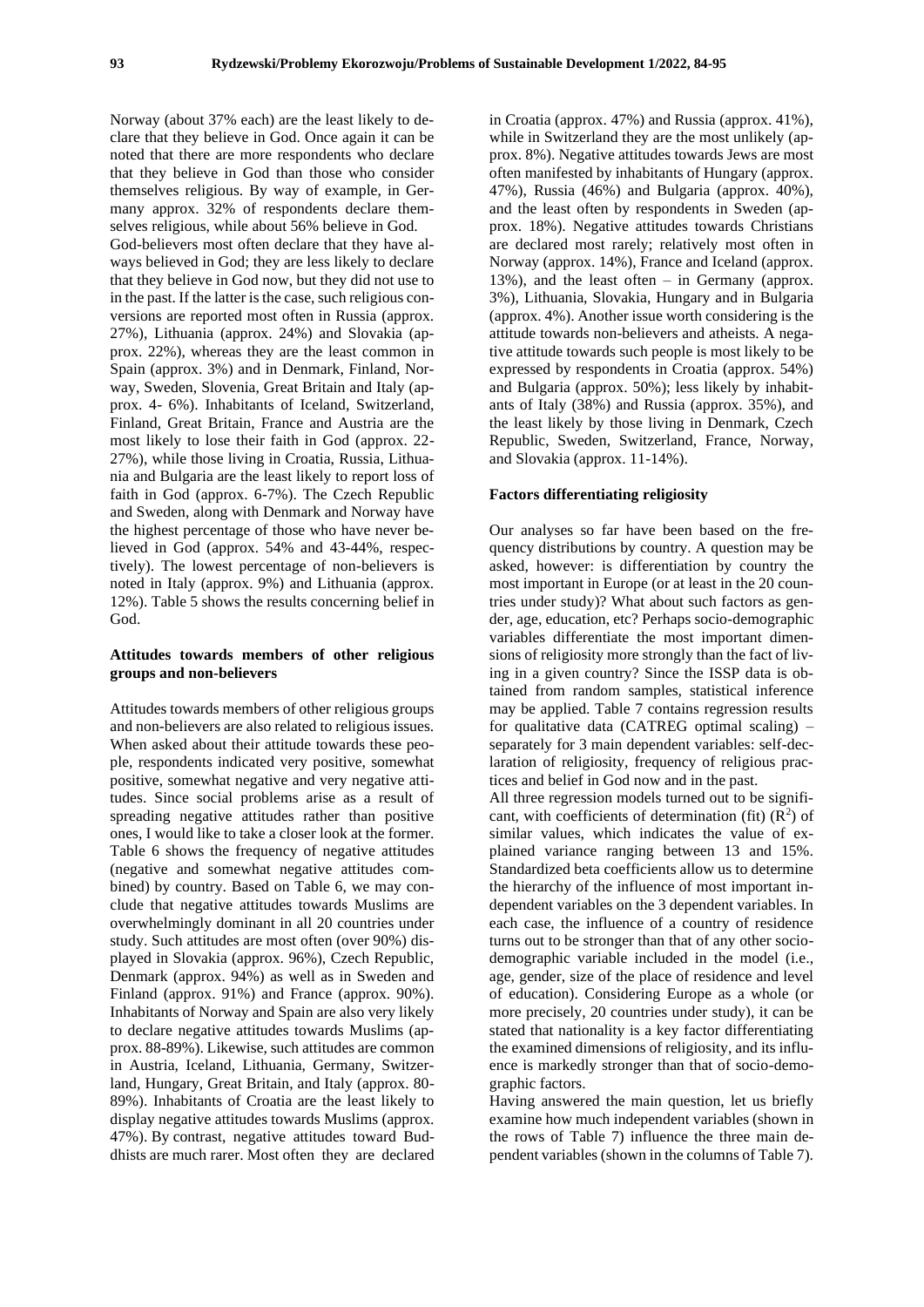|                                | Self-declaration of | Belief in God now and in       | Frequency of religious |  |
|--------------------------------|---------------------|--------------------------------|------------------------|--|
|                                | religiosity         | the past                       | practices              |  |
| Model significance             | < 0.0005            | < 0.0005                       | < 0.0005               |  |
| Significance of independent    | < 0.0005            | < 0.0005                       | $\leq 0.00059$         |  |
| variables                      |                     |                                |                        |  |
| Model Fit $(R^2)$              | 0.134               | 0.151                          | 0.131                  |  |
|                                |                     | Beta standardized coefficients |                        |  |
| Country                        | .265                | .294                           | .302                   |  |
| Age                            | $-.174$             | .161                           | $-152$                 |  |
| Gender                         | . 139               | .146                           | .101                   |  |
| Size of the place of residence | $-0.046$            | .057                           | $-.056$                |  |
| Level of education             | ,070                | $-.063$                        | ,017                   |  |

Table 7. Regression results for qualitative data

This hierarchy of influence is almost identical for each dependent variable: (1) country, (2) age, (3) gender, (4) level of education, (5) size of the place of residence (only in the case of religious practices, the size of the place of residence exerts more influence than the level of education) $10$ . Age increases religiosity in all three dimensions, while education and the size of the place of residence decrease religiosity – also in all three dimensions. Taking into account gender, women are more religious than men<sup>11</sup>.

#### **Conclusions**

A general trend that can be observed based on the ISSP results is that Europeans are becoming less likely to declare themselves as religious. This is different in some countries of the former Eastern Bloc, mainly in Slovenia but also in the Czech Republic and Hungary, where an increase in declared religiosity has been noted. The findings demonstrate that countries of the former Eastern Bloc along with Italy are the *mainstay* of religiosity in Europe. On the other hand, non-religious attitudes are predominant in the Scandinavian countries as well as in Germany, France, and Great Britain.

Likewise, religious practices are more frequent in some former Eastern Bloc countries and in Italy, while inhabitants of the Scandinavian countries, Germany, France, and the United Kingdom (to some extent also Hungary) do not engage in religious practices at all or do it very rarely. It can be concluded that the declared frequency of religious practices is consistent with the declared religiosity.

Religious beliefs are expressed much more often than it might be expected from the frequency of religious declarations and practices. Over 80% of Europeans believe in afterlife and in religious miracles. The belief in the supernatural powers of deceased ancestors, which is the least common, is declared by almost 50% of Europeans. The frequency of belief in God corresponds with this to some extent. In 13

countries (out of 20 under study), over 50% of respondents believe in God.

The attitude of Europeans towards members of other religious groups and non-believers varies from country to country. Negative attitudes towards Christians and non-believers and atheists are relatively rare (ranging from a few to a dozen or so percent). Negative opinions about Buddhists and Jews are more common, but by far most respondents (from approx. 70% to over 90%) express hostile attitudes towards Muslims.

The regression results show that living in a given country is the most important factor that influences key dimensions of religiosity and it is markedly stronger than age, gender, education level, and size of the place of residence.

The survey results described in the article cover the time before the COVID-19 pandemic. We will have to wait for the results of similar studies that will deal with the post-pandemic period. Can we expect significant changes here? Such changes may be expected in relation to issues connected with sustainable development (Pawłowski, 2020). What about religiosity? History shows that epidemics have usually resulted in increased religious involvement – though in a short-term perspective. Time will show what will happen this time.

#### **References**

- 1. ARTS W., L. HALMAN (eds.), 2004, *European Values at the Turn of the Millennium,* Leiden 2004.
- 2. BARRETT D.B. et al. (eds.), 2001, *World Christian Encyclopedia. A Comparative Survey of Churches and Religions in the Modern World*, Oxford.
- 3. BASEDAU M., S. GOBIEN, S. PREDIGER, (2017), *The Ambivalent Role of Religion for Sustainable Development: A Review of the Empirical Evidence*, GIGA Working Papers, No. 297, German Institute of Global and Area Studies (GIGA), Hamburg, p. 1-66.
- 4. CIPRIANI R., 2010, Religion and Churches, *Handbook of European Societies Social Transformations in the 21st Century*, eds. Immerfall S., Therborn G.,

<sup>&</sup>lt;sup>9</sup>Only the variable *education level* had a lower significance =  $0.005$ .

<sup>10</sup>In the case of variables: *self-declaration of religiosity* and *frequency of religious practices* (Table 2 and Table 3), higher values indicate weaker religiosity; while for the variable *belief in God now and in the past* (Table 5), higher value indicates stronger religiosity. This is the system of variable values originally used in the ISSP Religion IV.

<sup>11</sup>Gender is coded as follows: 1- male, 2 - female.